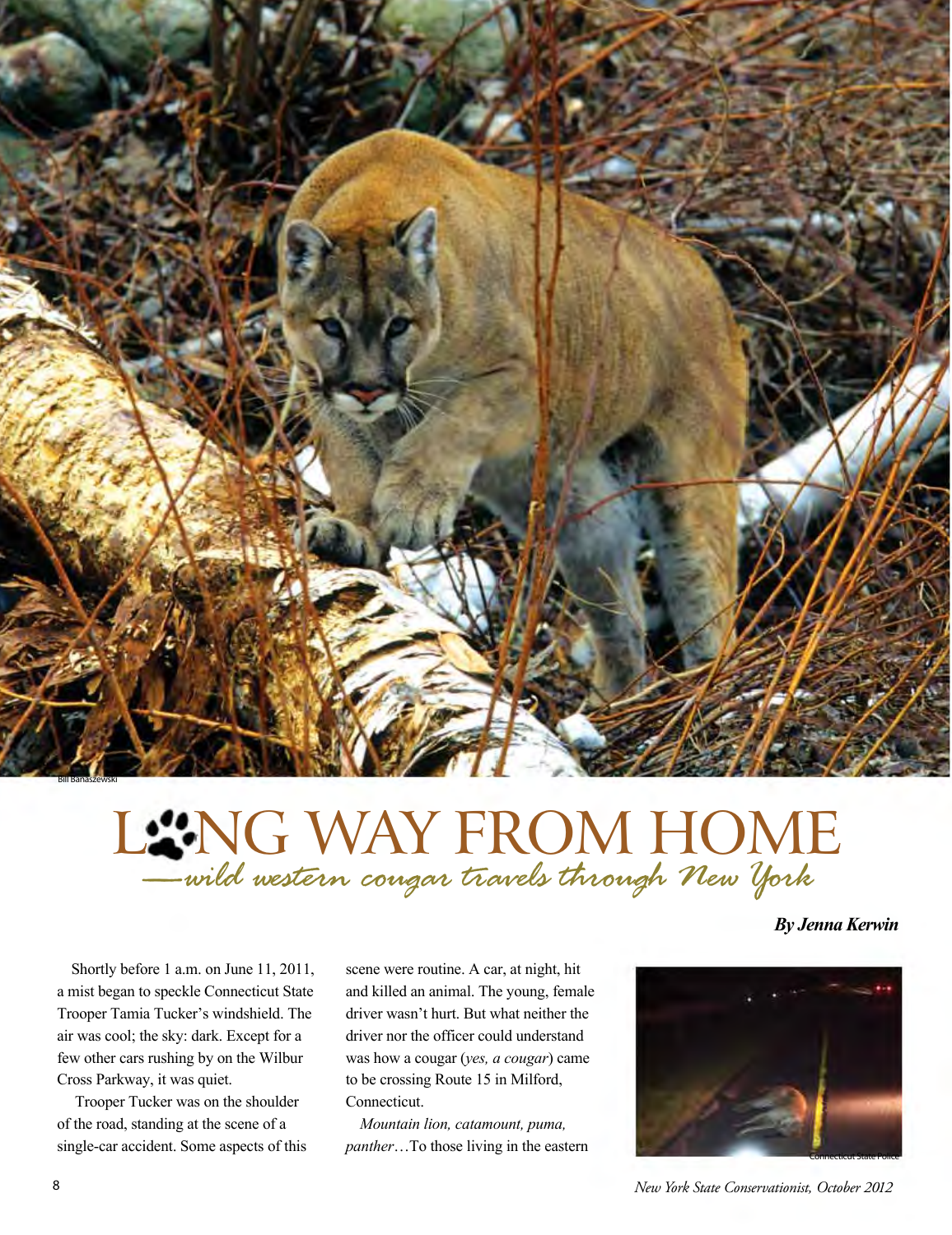half of the United States, cougars are the stuff of legend. The big cats once roamed the eastern U.S., but near the beginning of the twentieth century, cougars were extirpated from New York, as well as the rest of the northeastern and midwestern states. Except for a population that exists in a few protected areas in Florida, cougars are usually only found west of the Mississippi River, from southern Canada down through Latin America to Patagonia.

Many people, however, believe that maybe, just maybe, the elusive puma isn't really gone from the east. Reports of cougar sightings regularly pop up from the woods of Maine to as far down as the swamps of Louisiana. Often people mistake other animals like coyotes, dogs, bobcats and even housecats for cougars especially from a distance. When so many people claim to see cougars, popular belief becomes that there must be a selfsustaining population of the wild cat somewhere in the area. Yet consistently there seems to be little actual evidence to back up these sightings.

As DEC Environmental Conservation Officer (ECO) Louis Gerrain and DEC Biologist Kevin Hynes both explain, without definitive evidence, such as scat, blood, hair, tracks, or roadkills, there just isn't enough proof to say there are cougars in New York, or anywhere else in the northeast. In fact, the last confirmed mountain lion sighting in New York was a 7.5-pound kitten shot in Saratoga County in December of 1993. A hunter mistook the animal for a bobcat. However, even this wasn't a wild cougar. Lesions on the animal's footpads suggested captivity on a rough, concrete surface, and DNA analysis determined that it shared genes with a South American subspecies; all indicating that it was most likely an escaped or released captive.

Having responded to similar cases of mistaken identity, Paul Rego was certainly



Paul Fusco/CT DEEP-Wildlife



surprised when he learned of a wild cougar killed in Milford. A wildlife biologist with the Connecticut Department of Energy and Environmental Protection (DEEP), Rego recalled, "That sort of thing takes a while to really sink in."

To learn about the animal's health and origins, a necropsy (animal autopsy) was performed on the Connecticut Cougar at DEEP's Sessions Woods Wildlife Management Area in Burlington. Performed by Veterinary Pathologist Tabitha Viner from the U.S. Fish and Wildlife Service, the procedure revealed the

cougar was a two- to four-year-old, 140 pound male with an empty stomach. The animal showed none of the usual evidence of captivity: wear from a collar, being declawed, neutered, or having a microchip; instead, all signs pointed to the animal being wild.

But how could it be? Surely there wasn't a breeding population of cougars in the eastern United States, or was there? If there was, biologists would have seen scat, hair, tracks, roadkills, or obvious attacks on other animals; not to mention a trail cam would have picked up an image along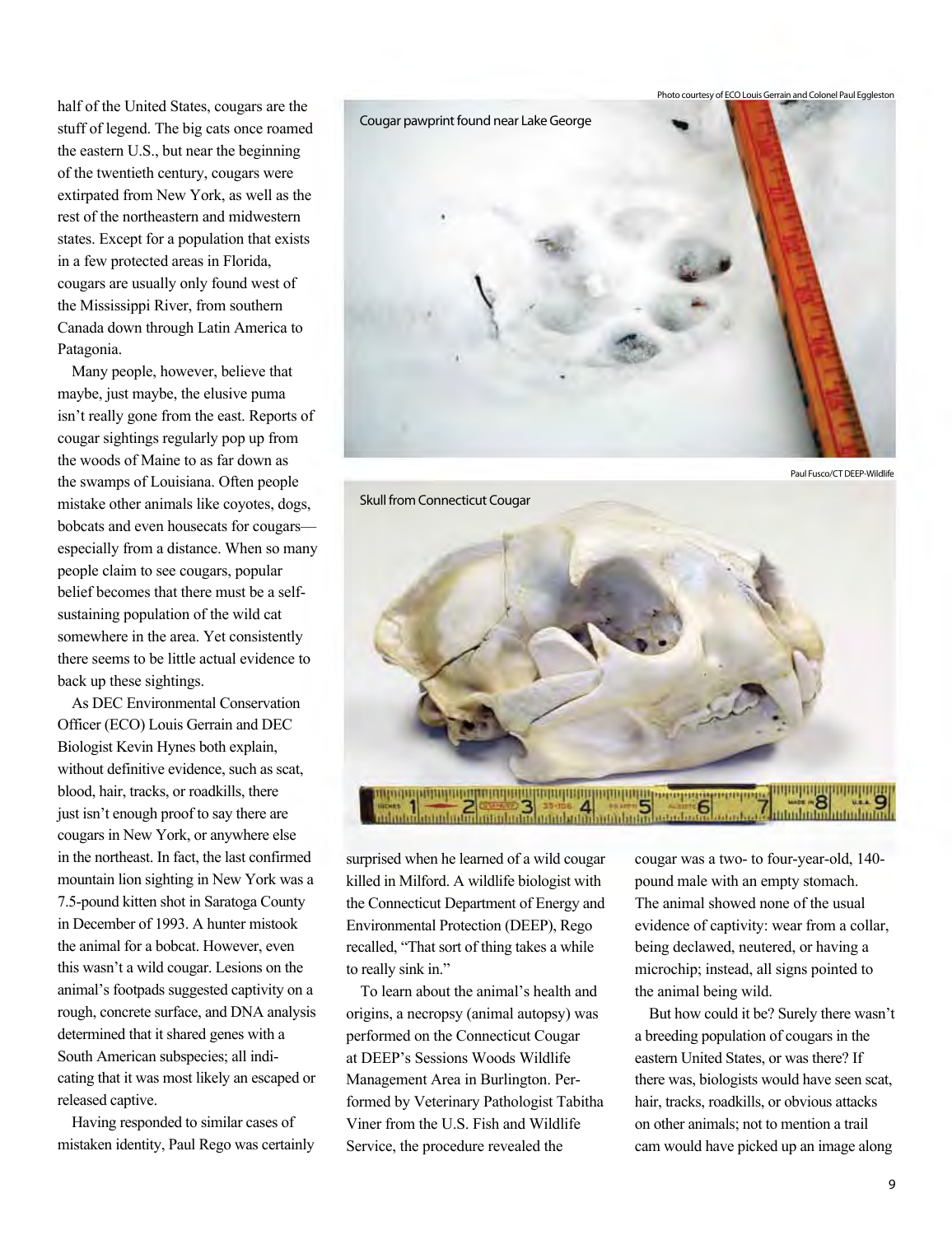the way. So where did this solitary young male cougar come from?

As the story made headlines across the northeast, Kevin Hynes, ECO Gerrain and retired DEC Colonel Dave Eggleston took a collective breath. Just six months earlier, they and other DEC employees had been involved in an investigation of a cougar sighting in Lake George. In this case, it was actually Colonel Eggleston's wife that had spotted the large cat. It had been passing through their backyard while she washed dishes on the evening of December 16, 2010.

At that time, ECO Gerrain (a selfproclaimed cougar skeptic) was used to getting reports of cougar sightings in his Adirondack region. Most of these sightings turned out to be cases of mistaken identity; others just didn't have enough concrete evidence to make a specific identification. So when Eggleston called to report a cougar in his backyard, Gerrain was more than a little shocked. It was especially shocking because ECO Gerrain lived nearby!

When Colonel Eggleston and ECO Gerrain looked around the yard the next morning, they were astounded to find near-perfect cougar tracks in the compacted snow. ECO Gerrain remembers thinking, "It would be really nice to find a hair or something like that." Sure enough, as they followed the tracks, they discovered an area where the cat had bedded the previous night—only 75 yards from Eggleston's home.

The two took several photographs of the tracks and collected hairs from the area and sent them to Hynes in DEC's Wildlife Pathology Unit. The evidence was, by all accounts, the most definitive he had ever received. With the hairs under the microscope, Hynes could tell they were definitely from a cat but he could not definitively determine the species. So Hynes initially sent the hairs to the Arizona School of Natural



Resources for DNA analysis to determine species and later, after the cougar was hit in Connecticut, to the U.S. Forest Service's Rocky Mountain Research Station in Missoula, Montana where they were confirmed as being from a cougar.

Thinking back on this event, Hynes, Gerrain and Eggleston speculated: Was it possible this was the same cat hit by

the car six months later in Connecticut? The timing certainly seemed possible. But if the Lake George cougar wasn't an escaped captive, where did it live before it was seen in Lake George? And how could a mountain lion pass through New York virtually unseen except by Mrs. Eggleston?